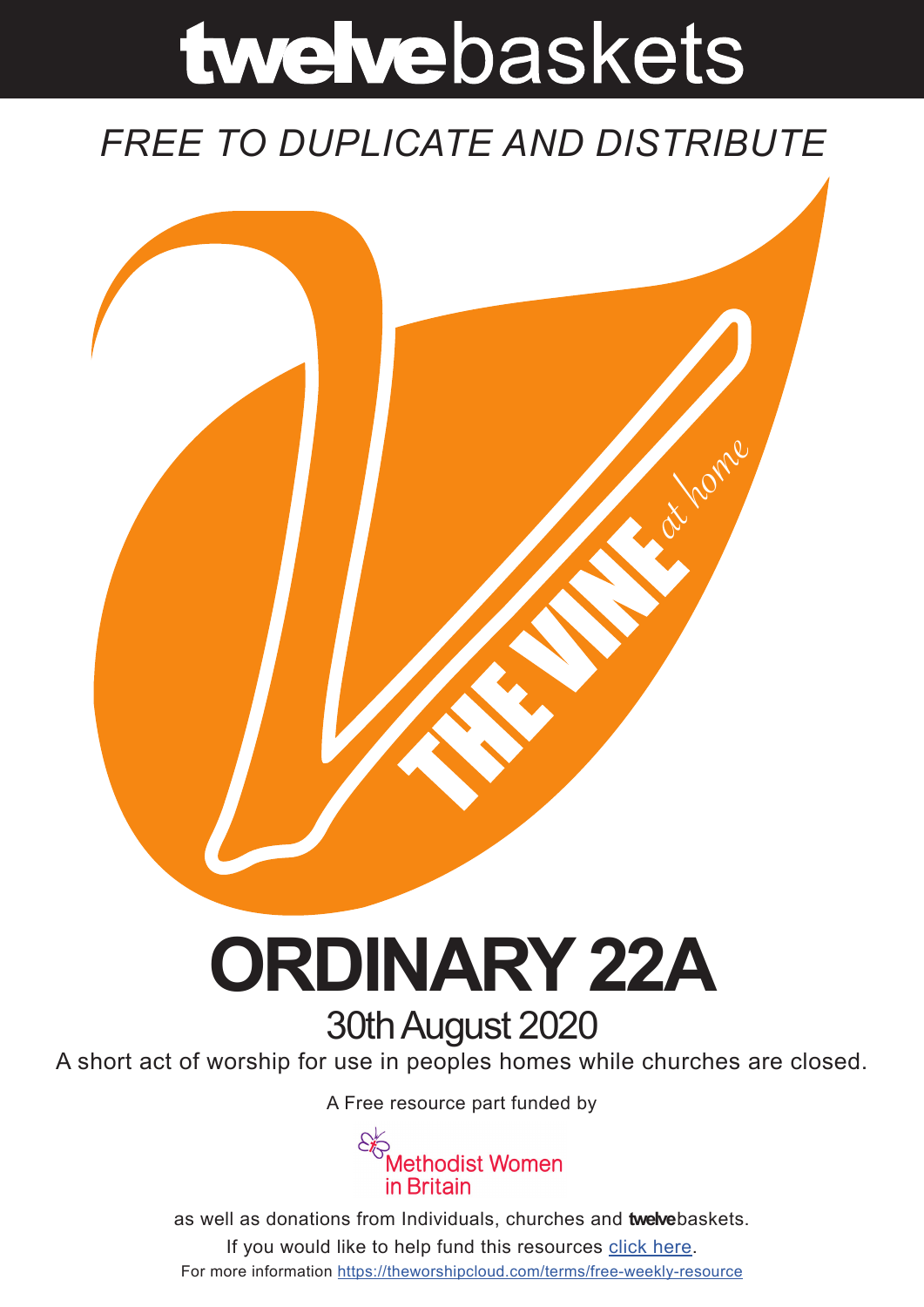#### **Call to worship**

Gracious God, we are your people, seeking to know you more.

Gracious God, come amongst us, by your Spirit, that we might be transformed by our encounter with you.

Gracious God, may we go from this place, recognising you in every place and every moment.

<span id="page-1-2"></span>Amen.[1](#page-1-0)

#### **Hymn:156 STF – From the breaking of the dawn -** [YouTube](https://www.youtube.com/watch?v=qA_sehrPVZo)

#### **Prayers**

As followers of the Jesus way we come to this time of worship. However we gather, be it in our homes, be it online, be it by ourselves or with others, we call upon Jesus to meet with us.

We will sing our praises, we will open our hearts and minds to the spirit of God, we will listen for God's still small voice to speak to us.

Today we offer our thanks for all that God has made and shared with us. Today we rejoice for the God of all creation knows us, cares for us and forgives us.

So in a moment of silence we say sorry. We call to mind all the times we have been less than we could or should have been.

[Pause]

Through God's grace we are loved. Through God's grace we are forgiven. Through God's grace we are called to pick up our cross and follow Jesus.

<span id="page-1-3"></span>Ame[n2](#page-1-1)

**We say together the Lord's Prayer** 

**Readings: Romans 12:9-21 -** [Click for Reading](https://www.biblegateway.com/passage/?search=Romans+12:9-21&version=NRSV)

**Matthew 16:21-28 - [Click for Reading](https://www.biblegateway.com/passage/?search=Matthew+16:21-28&version=NRSV)** 

<span id="page-1-0"></span>Additional prayers by Tim Baker [1](#page-1-2)

<span id="page-1-1"></span>[<sup>2</sup>](#page-1-3) Prayers by Wayne Grewcock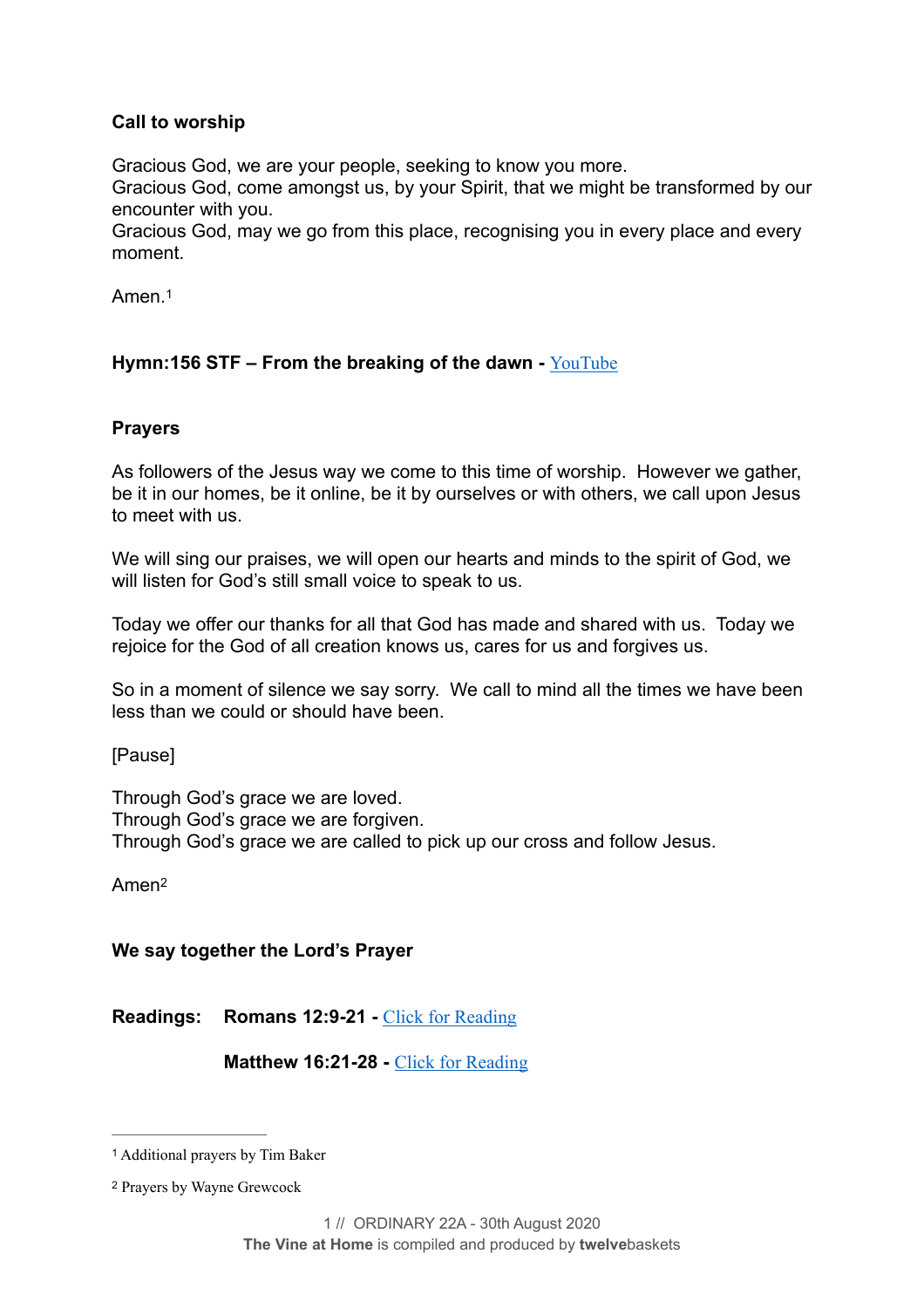Emma Dobson shares some thoughts on this week's readings.

In our reading from the book of Matthew, chapter 16, we come across a phrase you might have heard before. Jesus says that anyone who wants to be his disciple must, "take up their cross and follow me". It's a very tricky phrase, and it's hard to know exactly what it means. The truth is, it can mean lots of different things. If we imagine the Easter story, we can find some connections. Some of our Gospel accounts say that, before Jesus was crucified, he was forced to carry his cross a long way to the hill. Now, we've all seen pictures drawn to represent the crucifixion. They all show that the cross was bigger than Jesus himself. Imagine having to carry something so big and heavy. He was already in pain from the horrible things the soldiers had done to him, and then he had to carry that heavy cross a long way. It sounds so, so hard, doesn't it? So, when Jesus says we must take up our cross and follow him, do you think that will always be an easy thing to do?

I don't believe Jesus is saying that every step of being a disciple will be hard and painful - there will be moments of joy and celebration, for sure - but he is saying that it won't always be easy. There will be challenges. There will be things we are called to do that may be heavy on our hearts or minds.

Like I said, this phrase can mean different things, and we can look at it from different angles, depending on where in the year this reading falls, what's going on in the world at the time we read it, and which other readings this passage is paired up with. The reading paired up with it this week is from Romans chapter 12. When I read this, knowing that the 'partner message' is to take up my cross and follow Jesus, I believe that the words from Romans are telling me one of the ways I can do this; one of the challenges I will be faced with as a disciple of Jesus. Parts of this section from Romans say:

- V 9: Your love must be real. Hate what is evil. Hold on to what is good.

- V 14: Wish good for those who do bad things to you. Wish them well and do not curse them.

- V17-18: If someone does wrong to you, do not pay them back by doing wrong to them. Try to do what everyone thinks is right. Do your best to live in peace with everyone.

- V20-21 But you should do this: "If your enemy is hungry, feed him; if your enemy is thirsty, give him a drink. Do not let evil defeat you. Defeat evil by doing good.

That sounds really hard, doesn't it? Maybe, for lots of us, enemy is a pretty strong word. However, we've all come across people we find it really hard to like. People who have hurt us, perhaps, or hurt someone we love. People who make decisions that lead to others being treated unfairly. People who make careless choices and don't say sorry. People who make us feel small, stupid or unimportant. This passage from Romans tells us we should love them. Not just put up with them, or tolerate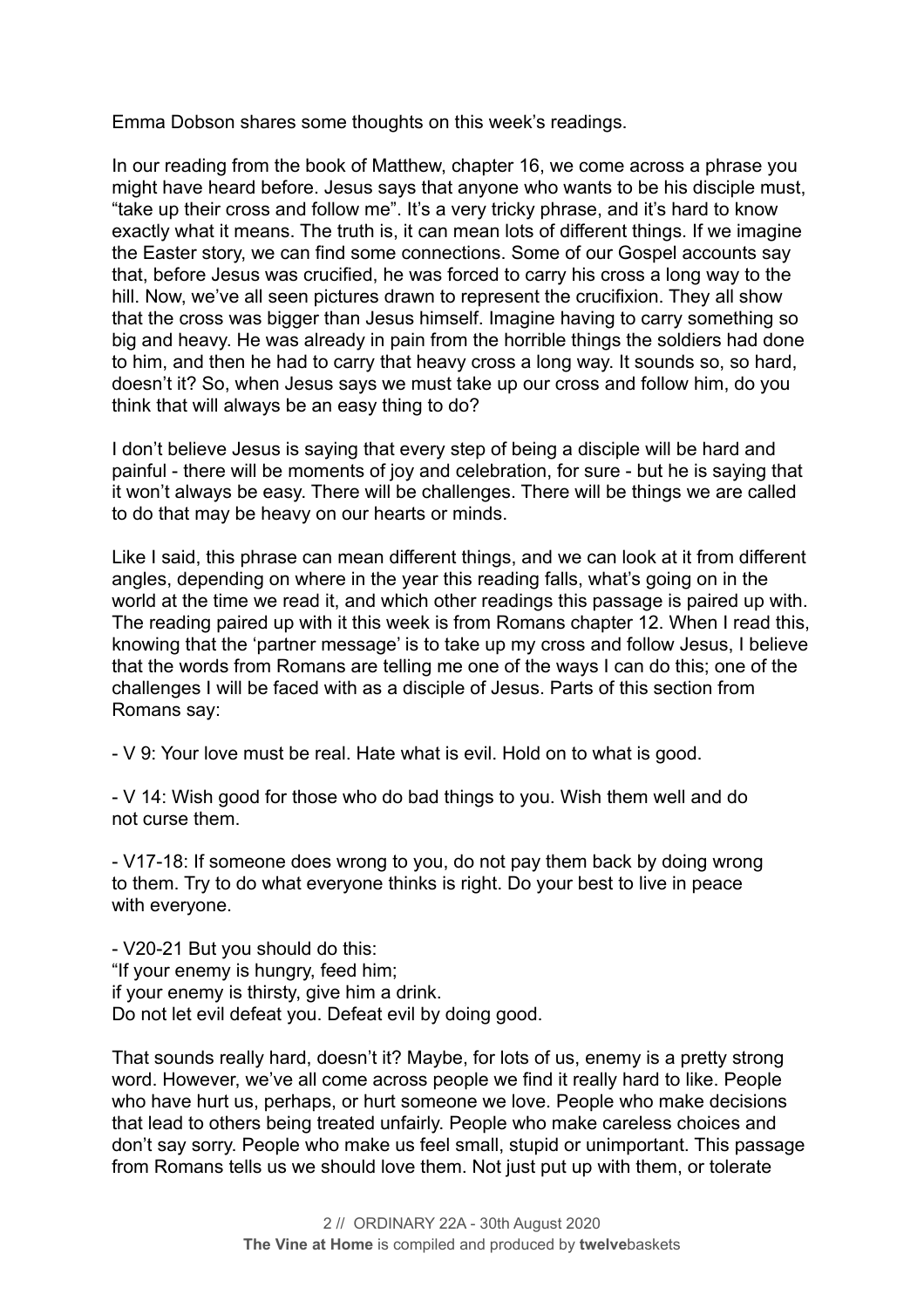them, or ignore them - love them. That's not an easy thing to do. So, what does it mean? What does it mean to love those who hurt us? I don't think Jesus wants us to love them like we love our families and best friends. It's not like that. We don't have to make them our best friends, or completely let them off the hook for the things they've done.

What I believe we're called to do, is to remember the people who hurt us are only human, just like us. Instead of hurting them back, we should deal fairly with the bad things they do. Jesus doesn't want us to let them get away with the hurtful things they do, but sometimes he wants us to be prepared to offer them forgiveness, another chance[.3](#page-3-0)

<span id="page-3-2"></span>But maybe for you it is something completely different.

In a moment of quiet ask God to clear your doubts, your fears and your concerns.

Seek the Holy spirit, and pray for strength, for clarity and for guidance.

In Jesu's name commit your lives to follow the way of Jesus.

[Pause]

<span id="page-3-3"></span>Holy spirit work in us and through us we pray. Amen<sup>[4](#page-3-1)</sup>

#### **Prayers of intercession**

Father, Son and Holy Spirit, we come to you as the one who created the laws and offered grace in abundance.

Lord, we pray for our Christian brothers and sisters around the world, We lift them to you as they seek to follow the commandments of your gospel and great commission,

May they be strengthened and emboldened for the mission you have called them to, Cleanse and mould your church into the likeness of Christ.

[Pause]

Bring peace and safety to our world, in particular to the places of the world where laws have been leveraged for revenge and gain.

Open paths of reconciliation and heal the brokenness, Repair the war torn cities and countries and make a way for those who have been

displaced to find a place to call home again.

<span id="page-3-0"></span>[<sup>3</sup>](#page-3-2) Reflection written by Emma Dobson

<span id="page-3-1"></span>[<sup>4</sup>](#page-3-3) Additional thoughts by Wayne Grewcock